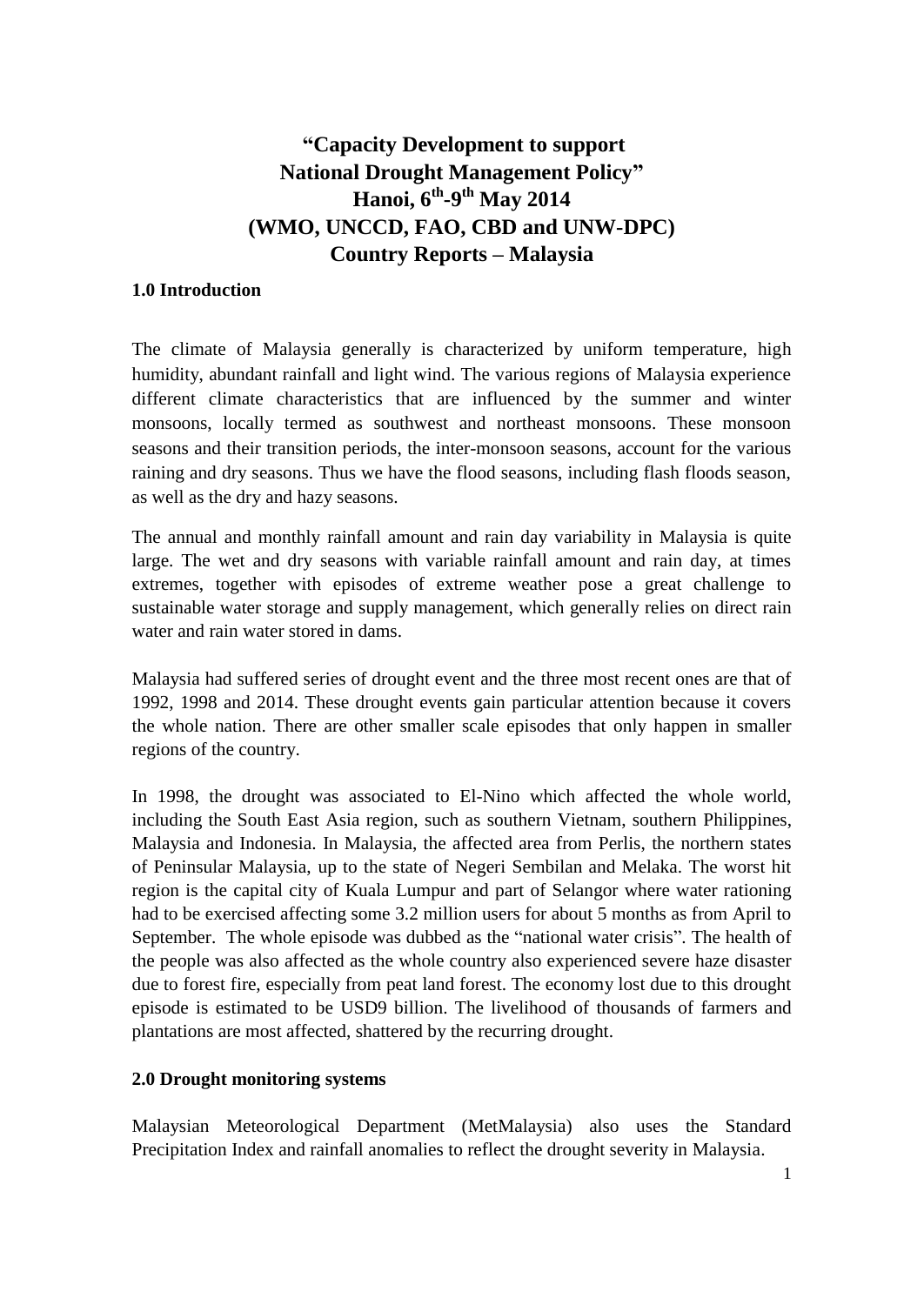The Standard Precipitation Index (SPI) is a relatively new drought index based only on precipitation. It's an index based on the probability of precipitation for any time scale. Some processes are rapidly affected by atmospheric behavior, such as dry land agriculture, and the relevant time scale is a month or two. Other processes have longer time scales, typically several months, such as the rate at which shallow wells, small ponds, and smaller rivers become drier or wetter. Some processes have much longer time scales, such as the rate at which major reservoirs, or aquifers, or large natural bodies of water rise and fall, and the time scale of these variations is on the order of several years.

The purpose of SPI is to assign a single numeric value to the precipitation that can be compared across regions with markedly different climates. The standardization of the SPI allows the index to determine the rarity of a current drought.

The Standardized Precipitation Index (SPI) was designed to show that it is possible to simultaneously experience wet conditions on one or more time scales, and dry conditions at other time scales. Consequently, a separate SPI value is calculated for a selection of time scales.

Drought disaster in Malaysia is managed according to the standard operating procedure (SOP) which was formulated by all the relevant agencies and was led by the National Security Council of the Prime Minister Ministry. The SOP circular was first circulated in December 2011. The SOP was formulated following several drought events that had happened in Malaysia particularly the one in 1992 and 1998. The SOP provided guideline on matters related to classification of drought, the responsible agencies to monitor drought, severity of drought, line of communication and roles and responsibility of relevant agencies should the drought event be classified to reach danger level. The recent drought event which lasted approximately 2 months from mid-January 2014 to mid-March 2014 was the first time the SOP was put into practice.

MetMalaysia is responsible for issuing drought early warning if there is possibility of drought base on some criteria such as weather and climate forecasting tools including numerical modeling and related index which indicate early signs drought resulted like El-Nino phenomena.

In the SOP, if its deficit for total rainfall for at least 3 consecutive months above 35% from normal and the latest SPI index is less than -1.5, or the deficit for 6 consecutive months above 35% and latest SPI index is less than -1.5 MetMalaysia will issue for drought early warning to the responsible agencies.

MetMalaysia also provide seasonal forecast, long range forecast for relevant ministry, policy maker, disaster management agencies, national related meeting and public, (including north east monsoon, southwest monsoon and national climate forum).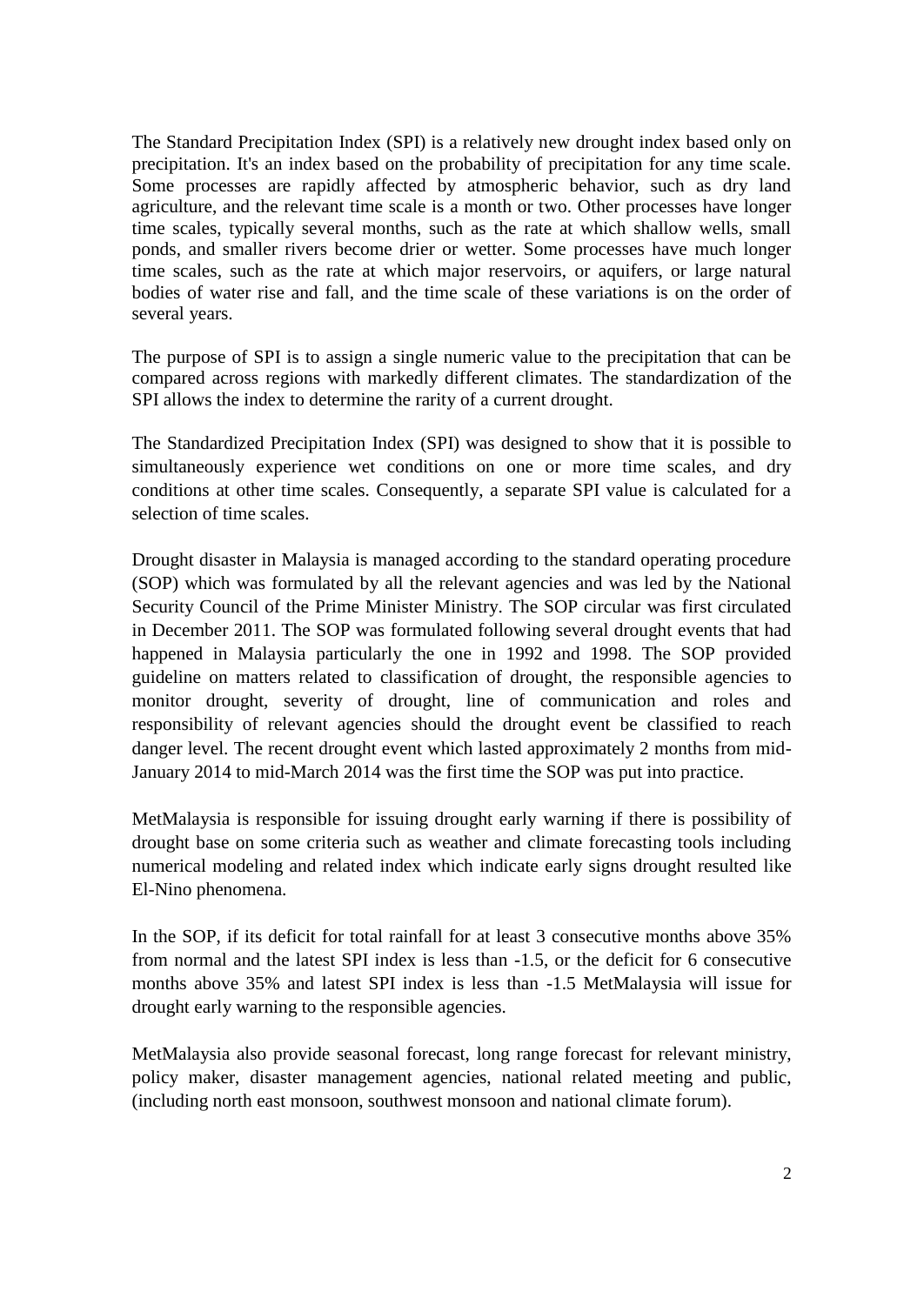MetMalaysia did continuously monitoring the number of consecutive days without rain at selected meteorological stations. The information for the districts in Malaysia that do not receive any rainfall for 5 consecutive days or more was circulated daily via emails to relevant agencies . The agencies that receive these cautionary dry weather remarks include the National Security Council, Department of Environment and the Department of Irrigation and Drainage. As in the recent dry and hot spell, the frequency of e-mail would intensify as more and more districts do not receive any rain. The number of no rain days was also tabulated and circulated to provide the members of the committee of disaster management on the severity of the dry weather event. The most recent drought event saw 17 stations posted record consecutive rain free days with an average 23 consecutive no rain days.

For DID Malaysia, its drought monitoring program was initiated since 2001 as a result of 1998 drought incident. Among its first initiative was to establish a website wholly focusing on drought monitoring. Its objective is to assist relevant agencies to make early preparation to face drought events. In 2013, the website was further improved to include additional features to better reflect the drought situation in Malaysia. DID Malaysia is given the responsibility to report on river water and reservoirs water level. In this web site, 21 water level stations were set up to monitor reservoirs level and another 23 stations for rivers.

DID Malaysia also use the Standard Precipitation Index and water level in rivers and dams as a tool to monitors hydrological drought. Hydrological drought is a term use to define the deficiencies in surface flow into reservoir, stream flow and rainfall. A hydrology drought situation would occur when any river discharges reduces or any dam level decrease continuously. This situation can be defined by the changes as given below :-

#### a) River Discharges

When the low flow exceed 5 years Average Recurrence Interval ( ARI) continuously for 3 months, a drought event is considered as occurring. On a daily basis, DID Malaysia reports the 7- day low flow for ARI of 2, 5 and 20 year for 23 stations throughout Peninsular Malaysia and upload the information via its website known as *InfoKemarau.*

#### b) Dam Levels / Storage Dam

Drought event would be considered when a dam levels falls below the normal level for 3 months continuously. DID Malaysia reports the water level in 23 dams and include useful information such as maximum water level, percentage of balance of storage, danger and critical level. This information may also be derived from the *InfoKemarau.*  The website proved to be useful reference during the last drought episode.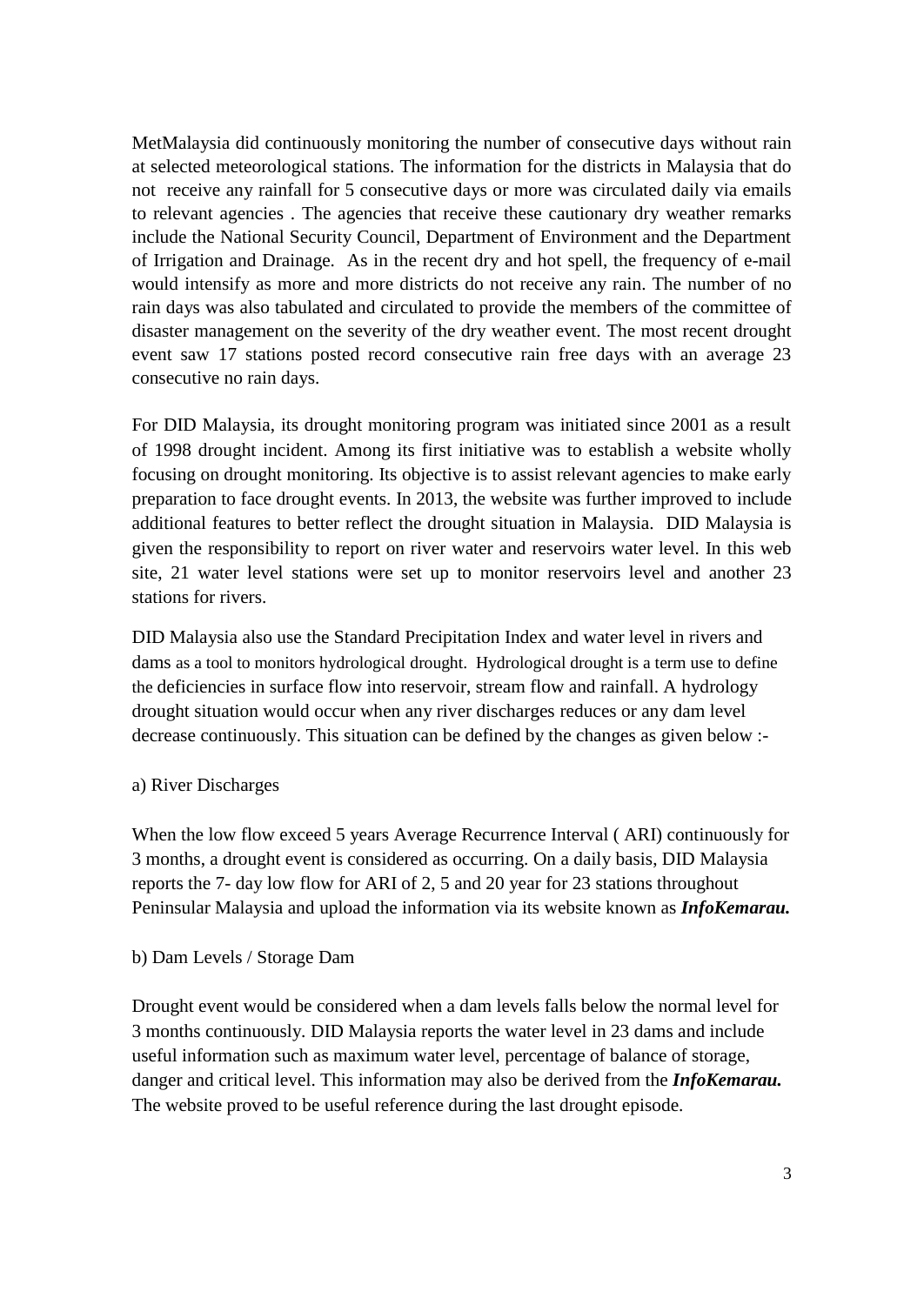DID Malaysia on a monthly basis produce a drought report which is circulated to relevant government agencies.

### **3.0 Vulnerability assessment:**

The monthly and annual variability is quite substantial. Furthermore Malaysia generally receives less rain when El Nino occurs. The most vulnerable sector of economy during drought event is the small farmers, especially for paddy farming. Due to the variability of rainfall during planting season, the government assists the farmers by providing irrigated water for the rice bowl of Malaysia (Northwest of Peninsular Malaysia) as well as others.

During the El Nino year of 1997/1998, many parts of Malaysia experienced many months of water rationing as well as trans boundary haze caused by forest fire due to the extreme dry weather. However last year and early this year is not an El Nino year, but many parts of the country are experiencing extreme dry season for the last few months. This has caused water shortages in many parts of the country, especially in the Klang Valley. There were a lot of local burning resulted haze during that period which limited most of the outdoor activities, some schools had been close for a few days and hospitals reported increasing cases that affected public health. Malaysian Palm Oil Council (MPOC) warning its drought impact on palm oil production could be felt for up to two years. They are expecting a severe reduction (in production) in the next two years.

## **4.0 Emergency relief and drought response**:

In the agriculture sector, there have been many forms of government aid to relieve the impacts of drought. For 2014 drought that had recently happened, it was reported that the Malaysian Government through the Ministry of Agriculture and Agro Based Industries provide cash assistance to paddy farmers with an amount of RM 1,400 was given to farmers for every hectare of crop damage due to drought.

For aquaculture practices, in 2014 the government assisted them by providing fish fries, fish food and equipment to repair the cages. The Ministry of Agriculture and Agro based Industries had been reported to have set up a fund solely for the purpose of providing assistance to the agriculture sector. Initially a sum of RM 10 million was allocated and it was reported that the sum will be subsequently increase to RM 50 million.

It is not known whether any other sector was compensated by the Malaysia Government due to drought incidences.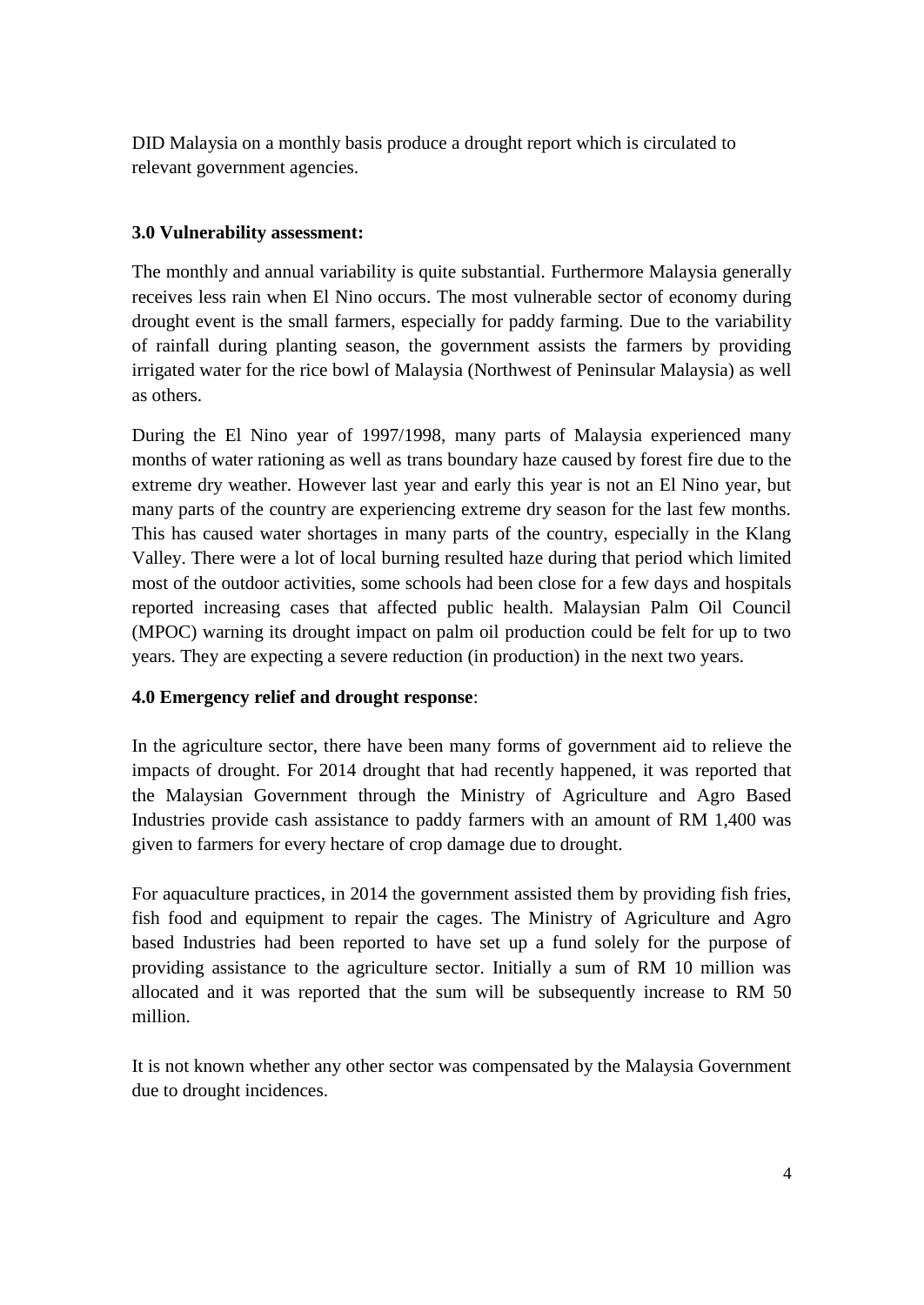In Malaysia, there had been many bush and forest fire incidences due to the hot and dry spell. In all, more than 7,000 cases reported between the periods of early February 2014 to mid-March 2014 with an average about 300 calls daily. The Government of Malaysia mandated the Malaysian Fire and Rescue Department as the main agency responsible for combating and managing forest fires. The SOP for forest and plantation fires would ensure coordination among all relevant agencies in effectively responding to the management and control of forest fire occurrence especially during drought season.

#### **5.0 Practices to alleviate drought impacts:**

The main effort in times of drought is to create rain from cloud seeding operation. This task is given to MetMalaysia to decide on the suitability of operation following several factors than need to be considered especially the presence of suitable rain clouds, high humidity, and an unstable weather conditions. The Disaster Management Section of the National Security Council will coordinate with the Royal Malaysian Air Force to provide the necessary asset for the operation. The focus is to create rain on water catchment area.

On the community basis, the common form of practices to alleviate the drought impact was to distribute water tanks to support health, community and welfare institution.

In the agricultural sector, the farmers or farmers association are provided with small water pumps to save crops and prevent losses. If the extent of losses is great and covers a sizeable number of farmers or area, then there could be cash assistance to the farmers.

Other avenues to alleviate drought impact is to increase and intensify communication of drought event via national electronic network to the public

Other mitigation measures that are now put into place are to connect pipeline network to allow for cross states/border water supply. What is planned to relieve the present situation is to channel water from the newly completed Triang Dam in Negeri Sembilan to Selangor, Putrajaya and Kuala Lumpur. The deferred planned water transfer from Relau Dam in Pahang to Langat river should be able to relieve water supply situation in Selangor in 2018. The tunnel with a capacity to transfer of about 1800 million litres per day should be able to provide portable water supply for Selangor, Kuala Lumpur and Putrajaya till 2025.

#### **6.0 The need for knowledge and skills on drought management**:

Government Agency, statutory body, private sectors and NGOs which involved in disaster management should, alone or cooperate;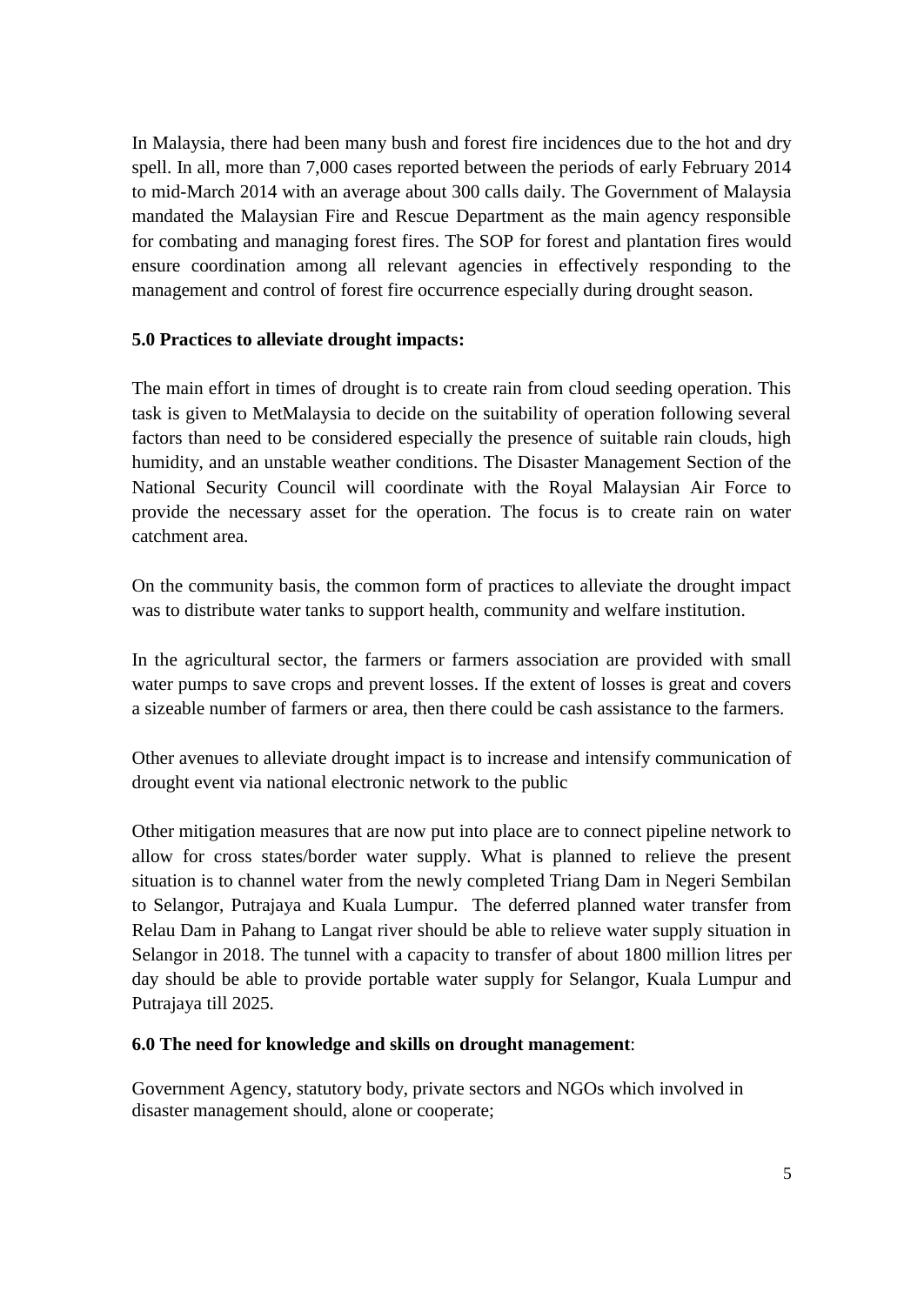- identify, document and monitor and update area that is risky face drought according to drought type and each jurisdiction;
- providing drought early warning system infrastructure according to each jurisdiction;
- develop and stabilize capacity in terms of human resource and competency, equipment, relationship and communication, technology, finance and so on so that response that taken is coordinated and effective;
- implement efforts increase awareness on disaster in every level of society;
- develop expertise and skill in drought management;
- provide Emergency Response Plan(ERP) and Business Continuity Plan respectively;
- provide complete inventory logistics and updated from time to time to fasten disaster response;
- coordinate drought drill to test preparedness level to face drought.

Governments could plan for improve droughts management strategy in view of climate change impacts. Some of the suggestions that have been put forth and should be considered are as below:-

- Conjunctive use of ground water;
- Integrate and build water services to where it is needed most;
- Encourage use and construction of water storage such as low dams, rainwater harvesting systems,
- Utilise water ex-mining pools, flood mitigation ponds and other ponds and provide linkage to rivers;
- Explore use of modular treatment systems using membrane systems.
- Practice demand management of water supply

Other than that, public awareness in making sure that water is used wisely, by applying water restrictions to homes and businesses. Communities also should prepare for droughts, by carefully managing water by not filling up community swimming pools or watering sports fields, planning homes and buildings that use less water and making sure that water is used wisely, by applying water restrictions to homes and business. Families can prepare for droughts, by making sure that water is used wisely in the home and around the garden, looking out for dripping taps, leaky pipes and reducing waste water, installing a rainwater tank and having shorter showers and following water restrictions during water rationing period.

During a drought, a lack of water can cause other hazards. Other drought-related hazards in the country include heat waves, haze and forest fires.

References:

Oron G, Campos C, Gillerman L, Salgot M. 1999. The Asean Users' Manual For The Asean Climatic Atlas and Compendium of Climatic Statistics. *Water Resource Management* 2: 21–45.